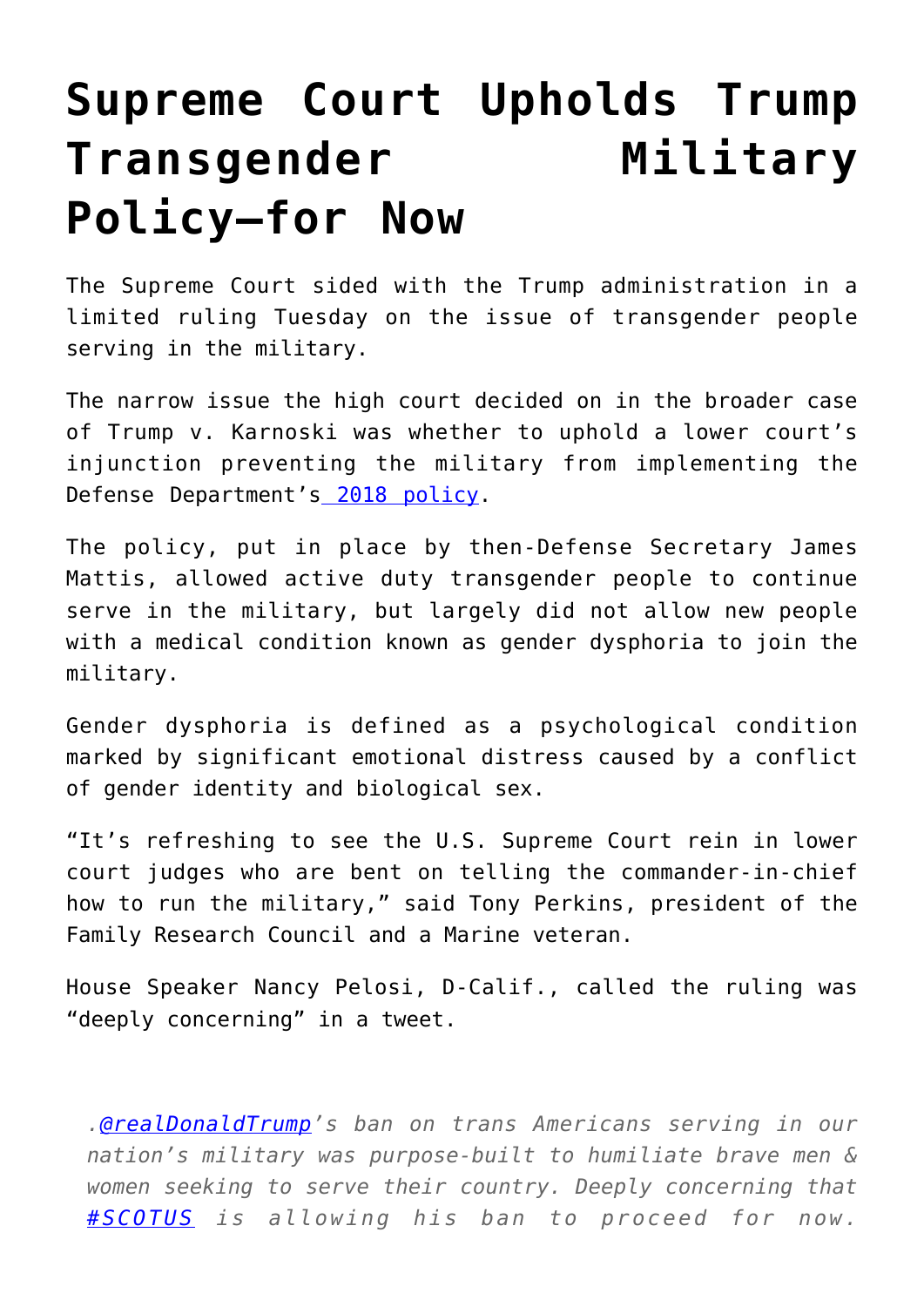*[#ProtectTransTroops](https://twitter.com/hashtag/ProtectTransTroops?src=hash&ref_src=twsrc%5Etfw) <https://t.co/PgtEJJVHvX>*

*— Nancy Pelosi (@SpeakerPelosi) [January 22, 2019](https://twitter.com/SpeakerPelosi/status/1087743517466787841?ref_src=twsrc%5Etfw)*

The high court determined the policy can stay in place while the case works its way through lower courts, reversing an injunction by the U.S. Ninth Circuit Court of Appeals. So the high court is likely to revisit the constitutionality of the policy.

However, the Supreme Court denied the Justice Department's request to bypass lower courts in deciding on the issue.

The liberal wing of the court, Justices Ruth Bader Ginsburg, Stephen Breyer, Sonia Sotomayor, and Elena Kagan reportedly said they would have denied the Justice Department's application.

Based on medical evidence, the Mattis policy struck the right balance, [wrote](https://www.dailysignal.com/2018/06/07/pentagons-new-transgender-policy-strikes-right-balance-for-military/) Thomas Spoehr, a retired Army lieutenant general, and director of the Center for National Defense at The Heritage Foundation.

*The Pentagon's transgender policy is no different from its treatment of hundreds of other medically disqualifying conditions such as bipolar disorder, asthma, or diabetes. These qualifications exist for two reasons—to ensure individuals are able to perform at the level expected, and to prevent harm to higher risk individuals. …*

*Officials have crafted a nuanced, medically supported transgender policy that finds the proper balance between allowing service by medically qualified volunteers and preventing from serving those who might endanger their unit or themselves.*